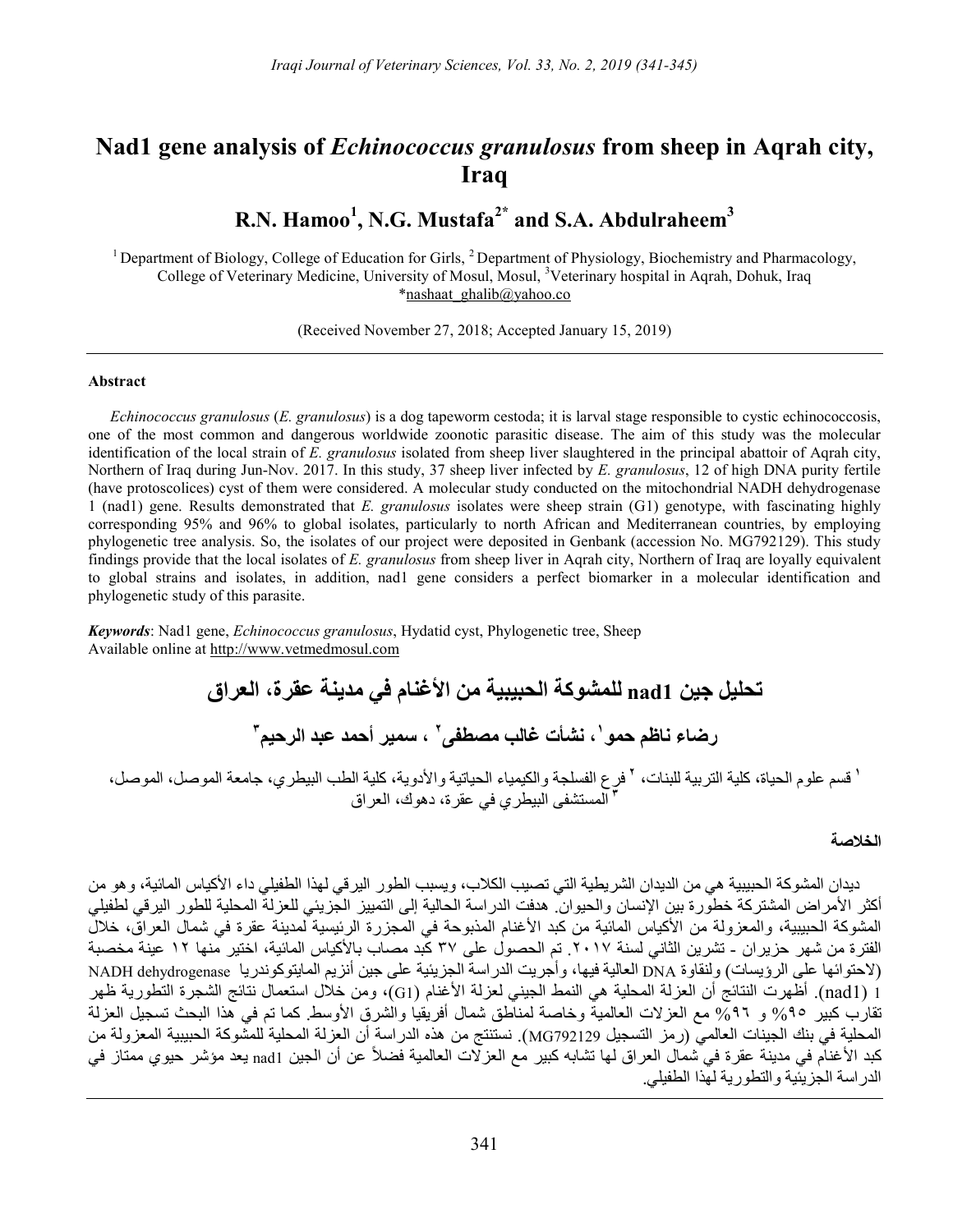## Introduction

Cystic echinococcosis (hydatidosis) is a well-known cosmopolitan zoonotic illness caused by the larval stage (metacestode) of a dog tapeworm Echinococcus granulosus (E. granulosus) (1), and transmitted from a definitive host (usually dogs and other canids) to the intermediate hosts (including human, sheep, cattle, camel, and other mammals) through contaminated foods or water (2). E. granulosus cyst is a spherical fluid-filled cyst that involves the internal germinal layer of cells reinforced by a typical non-cellular laminated membrane of different thickness (3). A sheet of granulomatous adventitia, host-produced, borders the cyst. While brood capsules are small vesicles that bud internally from the germinal layer and create several protoscolices by an asexual multiplication (4).

A growing concern to echinococcosis perhaps due to it is global distribution, troublesome diagnosis and control, expensive and complicated treatment strategy (may require surgical intervention to remove cysts), and in progressive cases, it could be fatal (5). According to the epidemiological studies, traditional ten genotypes G1-10 of E. granulosus were recorded (6). The findings of molecular genetic studies of E. granulosus mainly obtained by using mitochondrial DNA (mtDNA) (7,8). The molecular analysis is according to the complex of host species/parasite genotype, followed by numerous taxonomical kinds like; Echinococcus granulosus sensu lato (E. granulosus s.l.) that cause cystic echinococcosis, and  $E$ . granulosus sensu stricto (E. granulosus s.s.). Ten strains of E. granulosus were identified depending on the genetic characterization G1-G10, this includes sheep strain G1, Tasmanian sheep strain G2, buffalo strain G3 (9), E. equinus G4, E. ortleppi G5 cattle strain, E. canadenisis G6- G10, G6 cattle strain, G7 pig strain, and E. felidis (lion strain) that is supposed to occur only in Africa.

In our country Iraq, a large number of studies attended to E. granulosus, but only a few of them explored molecular characteristics. An interesting study by Saeed et al. (10) explores the prevalence of hydatid cyst in the north of Iraq during 1990-1998, they recorded a high ratio of E. granulosus infection in sheep 15%, in cattle 10.9, and goat 6.2. Remarkably, they found that fertile cysts percentage in sheep was 64%, while in goat it was 35.7, and in cattle 29.8. The authors also documented half of stray dogs 49.5% were have an adult worm of E. granulosus (10). Although cystic echinococcus is endemic in the north of Iraq (10,11), but only a little attention has been paid to the molecular study of the nad1 gene of this parasite in Iraq. Therefore, this article aims to molecular identification of the local strain of E. granulosus isolated from sheep liver in Aqrah city, Northern of Iraq.

## Material and methods

#### Sample collection

Thirty-seven samples of sheep (both sex) liver were collected during June-November 2017, through a routine inspection process of slaughtered animals in the central abattoir of Aqrah city, Kurdistan region of Iraq. Sheep were from the Aqra city center  $(36°44'29"N 43°53'36"E)$  and near rural areas. According to Cao et al. (3) and under sterile conditions, protoscolices and cyst fluid were aspirated via sterile G21 syringe, one sample from each cyst was considered of high purity DNA, and fertile (have protoscolices) after light microscope inspection. Samples were washed three times by sterile phosphate buffer saline (PBS), and well-kept in 70% ethanol  $(v/v)$  at  $4\degree$ C temperature until DNA extraction.

## DNA extraction

Mitochondrial DNA (mtDNA) was extracted from hydatid fluid included protoscolices, using commercial DNA extraction kit (PrimePrep™, Genet Bio, Korea), manufacturer instructions were followed, and the purity of the extracted DNA was screened by nanodrop (Thermo-Fisher Scientific, USA). Extracted DNA was preserved at - 20 °C temperature to PCR amplification.

#### PCR and electrophoresis

In the present project, 488 bp fragment of mitochondrial NADH dehydrogenase 1 (nad1) gene was amplified using specific primers (F: 5'-CGTAGGTATGTTGGTTTGTTTGGT-3', R: 5'-CCATAATCAAATGGCGTACGAT-3') (Integrated DNA technologies /USA). In the free  $ddH_2O$  the primers dissolved to achieve the final concentration of 100 pmol/µl as a stock solution to prepare  $10$  pmol/ $\mu$ l as work primer suspended, 10 µl of the stock solution was added to 90 µl of the ddH<sub>2</sub>O to attain a final volume of 100  $\mu$ l.

PreMix PCR kit (i-Taq, 2525 Intron, Korea) composed of 5 µl Taq PCR PreMix [reaction buffer (10 X), i-Taq DNA Polymerase (5 U/μl), dNTPs (2.5 mM), gel loading buffer  $(1 \text{ X})$ , F primer 10 picomols/ $\mu$ l and R primer 10 picomols/ $\mu$ l, volume extracted DNA 1.5  $\mu$ l (as a negative control, 1.5  $\mu$ l of ddH<sub>2</sub>O instead of DNA samples were used), 16.5  $\mu$ l of ddH<sub>2</sub>O, completing of the final volume of PCR reaction was  $25\mu$ . The mixture was amplified by thermal cycler machine (MultiGeneTM OptiMax Gradient, Labnet, USA) under the conditions that shown in table 1 (8).

Separation of the PCR products was done on a 2% agarose gel electrophoresis (CBS, Scientific, USA), at 5 volt/cm<sup>2</sup>. TBE buffer 1x (IBS.BT004, Conda, USA) for 90 min., and exposure to 302 nm ultra-violate light, illuminator (Vilber lourmat, France) to visualized after ethidium bromide staining (Intron, Korea).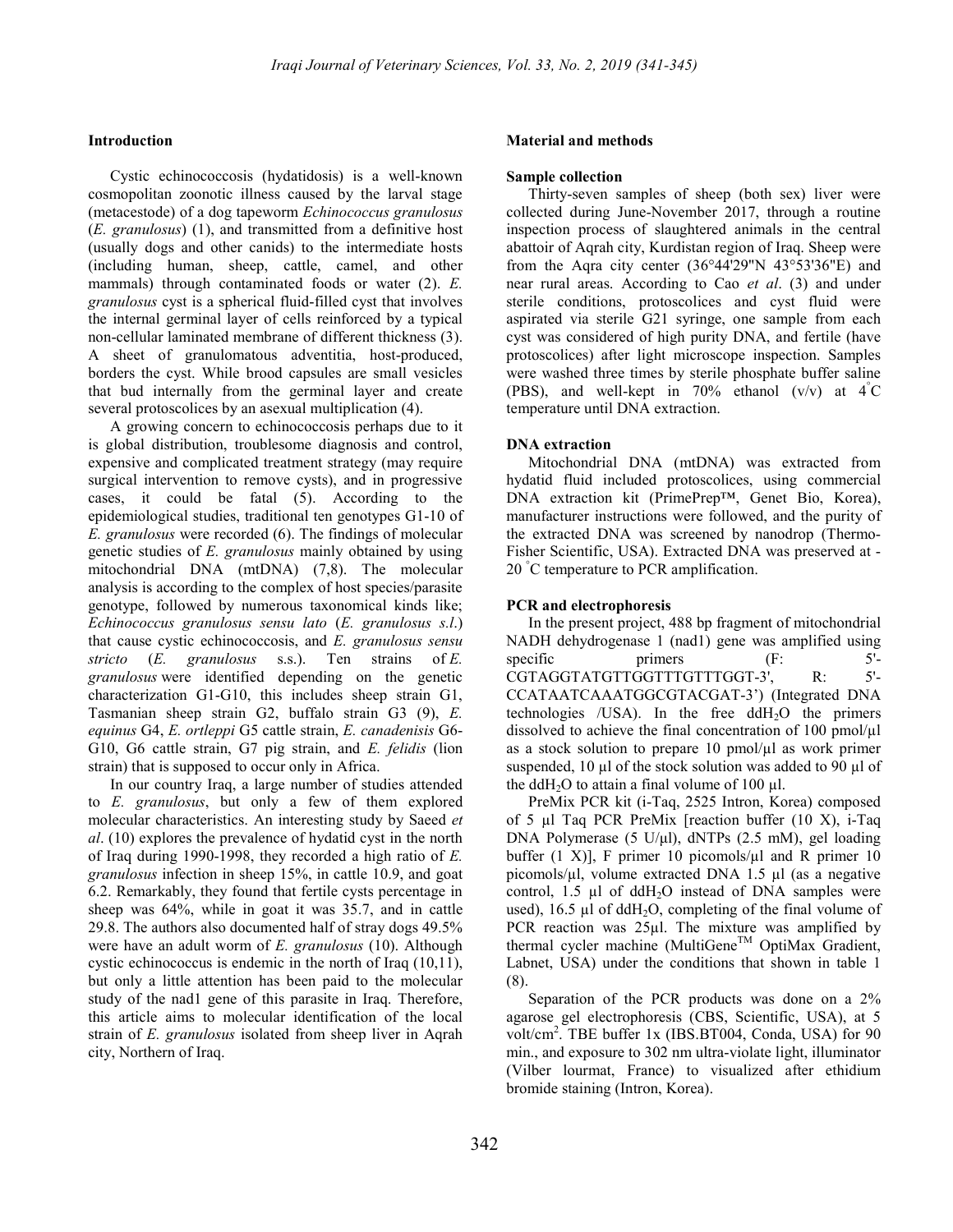| Phase                | Temperature<br>°C | Time             | No. of<br>cycle |
|----------------------|-------------------|------------------|-----------------|
| Initial denaturation | $95^0C$           | $5 \text{ min}$  |                 |
| Denaturation         | $94^0$ C          | $30 \text{ sec}$ |                 |
| Annealing            | $56^0$ C          | $30 \text{ sec}$ | 35              |
| Extension            | $72^0C$           | $50 \text{ sec}$ |                 |
| Final extension      | $72^0C$           | $10 \text{ min}$ |                 |

Table 1: PCR conditions of 488 bp fragment of the mitochondrial nad1 gene of E. granulosus

### Sequence analysis

PCR product (15 µl) and forward and reverse primers were used to the sequencing of 12 samples of E. granulosus isolated from sheep liver. The sequencing process was done depending on nicem (the national instrumentation centre for environmental management) online (http://nicem.snu.ac.kr/main/?en\_skin=index.html), biotechnology lab apparatus is DNA sequencer (3730XL, Applied Biosystem). BioEdit programs and BLAST (Basic Local Alignment Search Tool) were employed to the homology exploration, that available at ncbi (National Centre for Biotechnology Information) website at (http:// www.ncbi.nlm.nih.gov) (12).

## Results

In the present study, 12 samples of E. granulosus were isolated from 37 naturally infected sheep livers, slaughtered in the central abattoir of Aqrah city, Kurdistan region, Iraq, during June-November 2017. DNA was extracted from fertile cysts, own protoscolices, and purity of DNA was confirmed by  $A_{260}/A_{280}$  ratio of 1.8-2.0. By using specific primers (listed in materials and methods, successful PCR amplification of 488bp fragment of mitochondrial NADH dehydrogenase  $1$  (nad1) gene of  $E$ . granulosus was

accomplished. PCR amplified fragments were established by electrophoresis, while there were no bands on the gel in the negative control (Figure 1). Analysis of alignment via online blast demonstrates correspondence of 95 % (8 samples) and 96 % (4 samples) of an examined sequence fragment when compared with the database of Genbank of E. granulosus accessible data (Table 2). Also, it was evident and interesting that there are four codons substitution mutations; nucleotides: 5-7 (AAT to TCT), 14- 16 (TAC to TGT), 20-21 (GTT to GGT), and 26-28 (TTA to GGT) of an investigated fragment (Table 2 and Figure 2). One of the fascinating novel outcomes of this study, the sequence of nad1 of E. granulosus was G1 genotype and verified as accession No. MG792129, Ver. MG792129.1 in GenBank(https://www.ncbi.nlm.nih.gov/nuccore/MG7921 29).



Figure 1: Agarose gel electrophoresis of PCR amplicon of NAD1 gene, using 2% agarose, 80 V, 70 Am for 2 hrs., (lanes 1-5: 488 bp E. granulosus isolates; M: 100 bp DNA ladder).

Table 2: Genetic and SNP analysis of nad1 gene of E. granulosus from sheep liver in Iraq

|                | Accession      | <b>Isolates</b>  | Country   | Source        | Compatibility | Expect   | Score | Range        |
|----------------|----------------|------------------|-----------|---------------|---------------|----------|-------|--------------|
|                |                | and strains      |           | E. granulosus |               |          |       |              |
|                | ID: KU169241.1 |                  | Tunisia   | nad1 gene     | 96%           | 8e-117   | 416   | 434 to 691   |
| $\mathfrak{D}$ | ID: KJ162554.1 | G15              | Iran      | nad1 gene     | 96%           | 8e-117   | 416   | 342 to 599   |
| 3              | ID: JX217907.1 | $SC-Y3$          | China     | nad1 gene     | 96%           | 8e-117   | 416   | 348 to 605   |
| 4              | ID: EF367323.1 | NG3              | Morocco   | nad1 gene     | 96%           | 8e-117   | 416   | 434 to 691   |
| 5              | ID: KX039965.1 | MEX1             | Mexico    | nad1 gene     | 95%           | $1e-115$ | 412   | 4781 to 5038 |
| 6              | ID: KX039964.1 | CHI <sub>4</sub> | Chile     | nad1 gene     | 95%           | $1e-115$ | 412   | 4781 to 5038 |
|                | ID: KX039960.1 | BRA6             | Brazil    | nad1 gene     | 95%           | $1e-115$ | 412   | 4781 to 5038 |
| 8              | ID: KX039953.1 | ARG17            | Argentina | nad1 gene     | 95%           | $1e-115$ | 412   | 4781 to 5038 |
| 9              | ID: KU925433.1 | ALB <sub>2</sub> | Albania   | nad1 gene     | 95%           | $1e-115$ | 412   | 4781 to 5038 |
| 10             | ID: KU925431.1 | ROM <sub>1</sub> | Romania   | nad1 gene     | 95%           | $1e-115$ | 412   | 4781 to 5038 |
| 11             | ID: KU925430.1 | GRE1             | Greece    | nad1 gene     | 95%           | $1e-115$ | 412   | 4781 to 5038 |
| 12             | ID: KU925429.1 | FIN1             | Finland   | nad1 gene     | 95%           | $1e-115$ | 412   | 4781 to 5038 |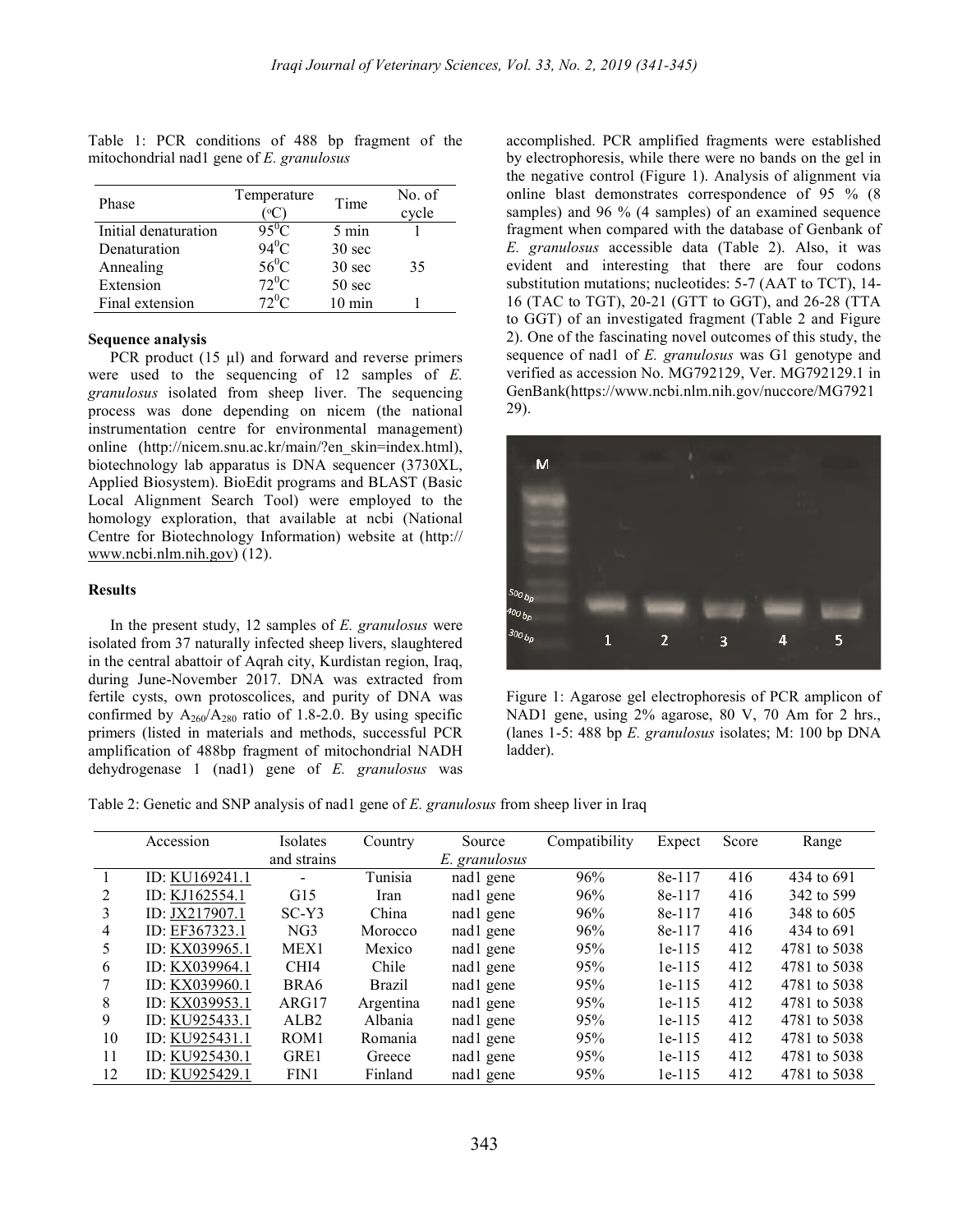| <b>Score</b>  | <b>Expect</b>              | <b>Identities</b> | Gaps                                                             | <b>Strand</b> |
|---------------|----------------------------|-------------------|------------------------------------------------------------------|---------------|
| 416 bits(460) | $2e-112$                   | 247/258(96%)      | $0/258(0\%)$                                                     | Plus/Plus     |
| Query<br>-1   | - <b>1</b> 1 1 1 1 1 1 1 1 | - 11 11 11 11 11  | GTATAATTTGTTGTACACCGTTTGATTATGGTACAACAATTATTCATTTTTAAGGTCGGT     | 60            |
| Subject434    |                            |                   | GTATTCTTTGTTGTGTACTGGTTGAGGTGGTTACAACAATTATTCATTTTTAAGGTCGGT 493 |               |
| 61<br>Query   |                            |                   |                                                                  |               |
| Subject494    |                            |                   |                                                                  | 553           |
| 121<br>Query  |                            |                   | TGCTTTGTGTAGTTGTAGGtataatttaattqatttttattataattqttqattaaqttt     | 180           |
| Subject554    |                            |                   |                                                                  | 613           |
| 181<br>Query  |                            |                   | gttattatttccattaatttatgtgttatttttaatatgtATATTGTGTGAAACTAATCG 240 |               |
| Subject614    |                            |                   | GTTATTATTTCCATTAATTTATGTGTTATTTTTAATATGTATATTGTGTGAAACTAATCG     | 673           |
| 241<br>Query  | TACGCCATTTGATTATGG         |                   |                                                                  | 258           |
| Subject674    | TACGCCATTTGATTATGG         |                   |                                                                  | 691           |

Figure 2: Alignment statistics for match with reported G1 reference sequence of E. granulosus isolate Tataouine nad1 gene, sequence ID: KU169241.1 Length: 824.

The phylogenetic tree was designed according to our Iraqi isolate of E. granulosus compared with best identical global strains/isolates. Results make evident that the most likeness to this study isolate was Tunisian, Iranian, and Moroccan (Figure 3).



Figure 3: Phylogenetic tree of E. granulosus with international isolates established on nad1 sequence from E. granulosus of sheep liver in Iraq.

#### **Discussion**

Cystic echinococcosis is still the most significant and critical worldwide zoonotic disease, and it is documented in all areas of North Africa and the Middle East (12). Recently, there is global necessity and curiosity to molecular study and identification of various parasitic diseases, accordingly, mitochondrial genes of E. granulosus, particularly nad1 and cox1, was considered a well-established vital molecular biomarker to categorize the genetic diversions of E. granulosus isolated from man, sheep, cattle, and various species of animals (13,3).

In human and animals, the most predominant genotype in the areas of Middle East countries, including Iraq has been described as G1 genotype (14-18). Our results agree with the previous results as Fadhil and A'aiz (19), in which they recorded that the genotypes of isolated samples from sheep are G1 80%, and G3 20%. While Hammad et al. (20), investigated for the first time other than G1 genotypes in Iraq in Kirkuk and Sulaimania cities. On the other hand, Baraak et al. (21), and Muhaidi et al. (22) demonstrated that G1 (sheep strain) genotype was the predominant isolate of various organs of human and cow, respectively. However, authors believed that G1 could produce unusual lesions like that of E. multilocularis (23). The predominance of G1 genotype (sheep strain), in this article results agree with most previous studies (24), and this may indicate that G1 strain is prevalent in endemic areas like Iraq in both man and animals. However, the high number of sheep may play a role in this manner. On the other hand, the diversity of nucleic acid was significant and there were four substitution mutations without insertion or deletion. This miracle maybe related to the complex and long evolutionary history of E. granulosus (25,26).

The evolutionary history of E. granulosus investigated by phylogenetic tree analysis via Tamura-Nei model (27), accordingly, the degree of relation with global isolates can be predicted. Our findings are promising and should be explored with other future works focus on the molecular